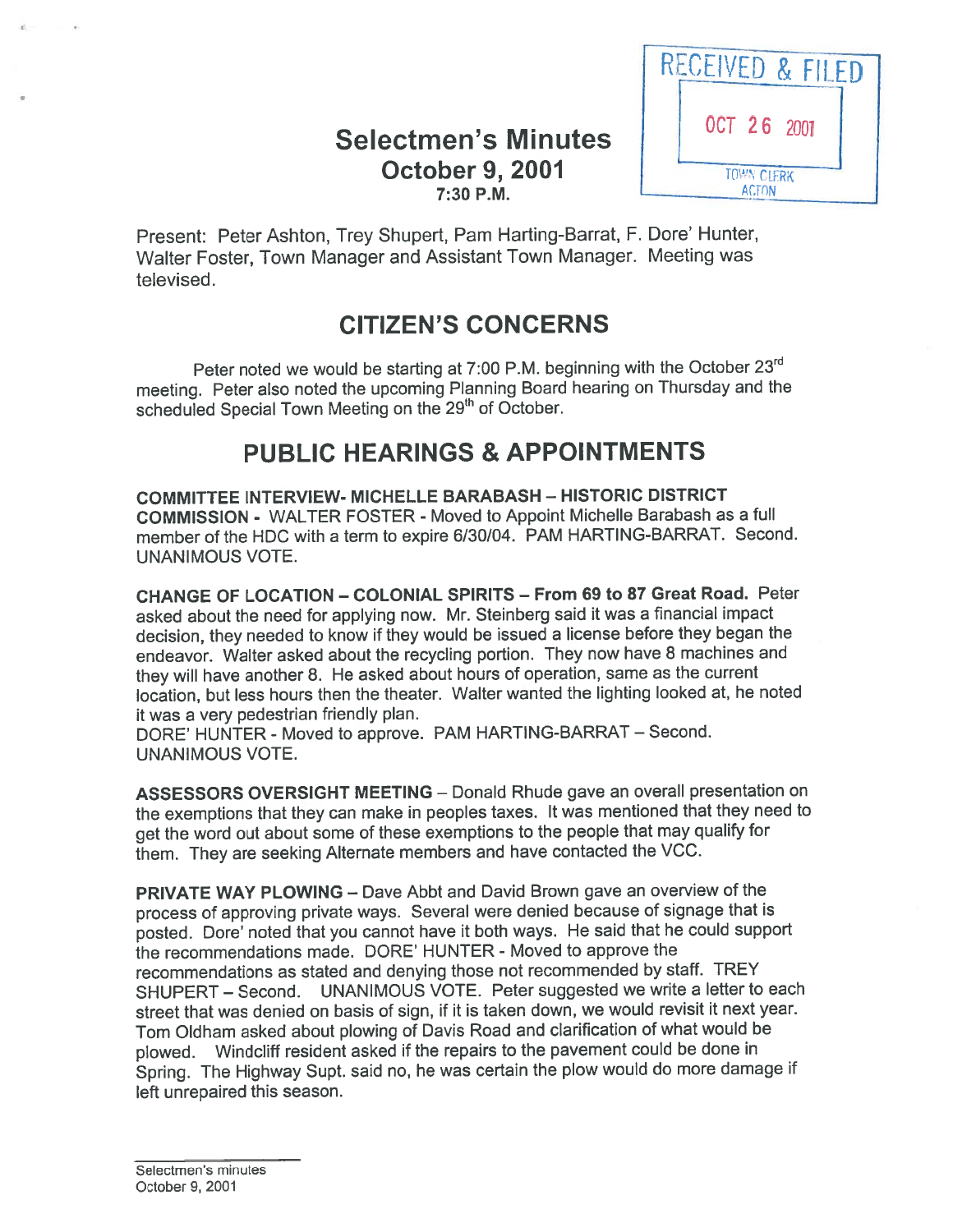SITE PLAN 366 — ASSISTED LIVING, Site Plan Modification — TREY SHUPERT — Moved to continue the public hearing until October23 at 9:15 .p.m. PAM HARTING BARRAT — Second. UNANIMOUS VOTE.

ARRT — Roland gave an overview of the project and funding that has been received for the project. He will be bringing this capital item to the Hill and asked for the Board's support. He felt it would be around \$200,000, which includes construction, screening for neighbors and does not include amenities such as maps, signage parking and perhaps bathroom facilities. The resident of 64 Main Street had several questions, he could not suppor<sup>t</sup> with traffic issues, he was concerned with the price. <sup>A</sup> Summer Street resident urge<sup>d</sup> the Board to approve this <sup>p</sup>lan; he felt it would help with traffic.

Stu Gilmore of Albertine Drive said his house is 50 feet from MBTA Railroad. He was concerned about safety <sup>g</sup>iven the proximity to the house. TREY SHUPERT - Moved to suppor<sup>t</sup> and sign <sup>a</sup> letter to endorse the ARRT implementation as dated June <sup>2001</sup> with available funding. DORE' HUNTER — Second. UNANIMOUS VOTE.

## SELECTMEN'S BUSINESS

DRAFT DECISION —617101-378—31 Powder Mill Road —WALTER FOSTER - Moved to approve the Site Plan Decision as written. DORE' HUNTER - Second TREY SHUPERT - Abstained. 1-4 Motion passes.

BANNER REQUEST — Peter thought we might pu<sup>t</sup> the banner up in South Acton. Trey did not want to bump an organization. TREY SHUPERT - Moved to hang the banner without displacing The Children's Museum request. PAM HARTING-BARRAT Second. UNANIMOUS VOTE.

#### OTHER BUSINESS

CNN Material with Concord. Dore' noted that Pam had offered to attend.

# CONSENT AGENDA

DORE' HUNTER- Moved to approve with the minutes of September 11<sup>th</sup> corrected. WALTER FOSTER - Second. UNANIMOUS VOTE.

## TOWN MANAGER'S REPORT

Don spoke about the technology issues outlined in his memo. DORE' HUNTER - Moved to approve as statement of policy TREY SHUPERT —Second. UNANIMOUS VOTE.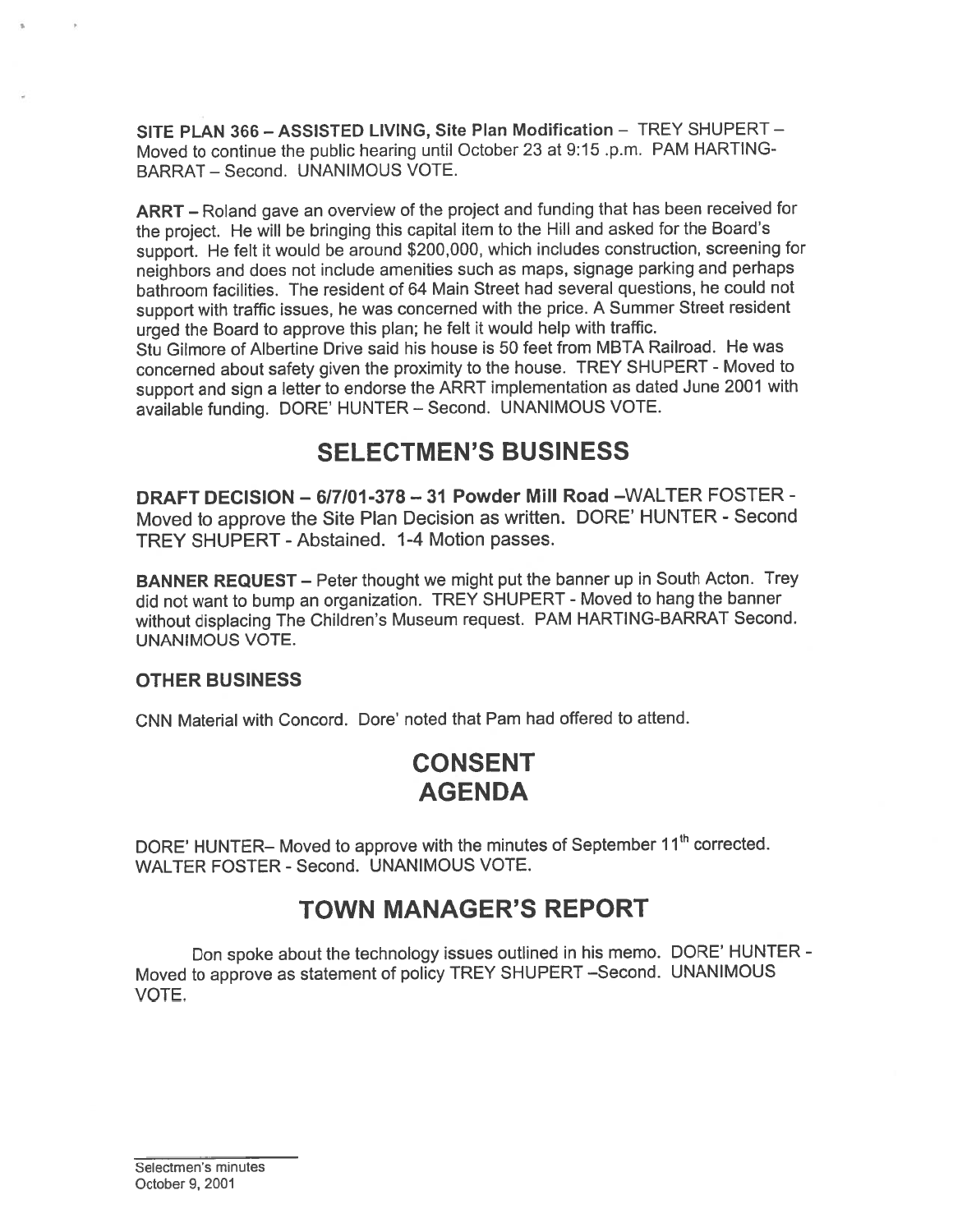# **EXECUTIVE SESSION**

PAM HARTING-BARRAT - Moved to go into Executive Session to discuss active litigation PETER ASHTON - SECOND. The Board will only return to open session to adjourn. Roll Call taken by the Clerk, All Ayes.

 $\sim$ 

g)

Christine Joyce **Recording Clerk** 

Pamole Horting - Borralt

**Date**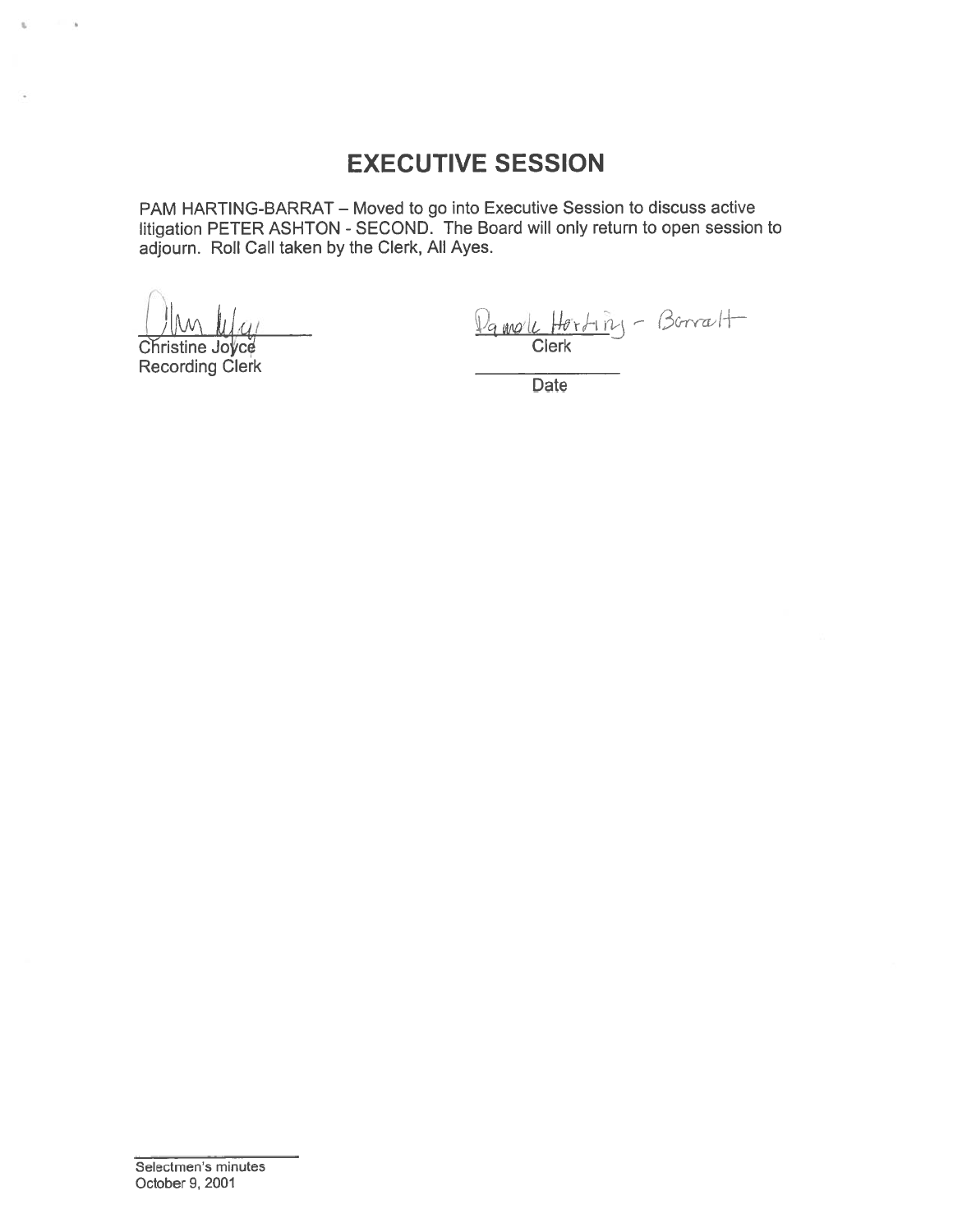October 5, 2001

TO: Board of Selectmen

 $\sim$ 

FROM: Peter Ashton, Chairman

SUBJECT: Selectmen's Report

# October 9, 2001

## I. CITIZEN'S CONCERNS

## II. PUBLIC HEARINGS & APPOINTMENTS

- 1. 7:33 COMMITTEE INTERVIEW— HISTORIC DISTRICT COMMISSION Michelle Barabash — Enclosed please find Ms. Barabash's VCC Application and recommendation from the VCC for appointment to HDC as <sup>a</sup> full member with <sup>a</sup> term ending 6/30/04 for Board action.
- 2. 7:35 COLONIAL SPIRITS CHANGE OF LOCATION Enclosed please find the application and comment from staff regarding the propose<sup>d</sup> change of location from 69 to 87 Great Road.
- 3. 7:45 ASSESSORS OVERSIGHT MEETING
- 4. 8:00 PRIVATE WAY PLOWING Enclosed please find materials for the vote of the final list for Board action.
- 5. 8:15 SITE PLAN #366 ASSISTED LIVING CONTINUATION OF A SITE PLAN MODIFICATION. — See enclosed materials, the Building Commissioner is recommending an extension.
- 6. 8:45 ARRT The Town Planner will be in with representatives of the Assabet River Rail Trail to discuss the next phase of this project.

## III. SELECTMEN'S BUSINESS

7. DRAFT DECISION OF SITE PLAN #6/7/01 -378 —31 POWDER MILL ROAD- Enclosed <sup>p</sup>lease find <sup>a</sup> draft decision for Board consideration.

8. BANNER REQUEST - Enclosed please find correspondence from staff seeking Board direction regarding the placement of Banners.

#### 9. OTHER BUSINESS

## IV CONSENT AGENDA

10. APPROVE MINUTES — Enclosed <sup>p</sup>lease find minutes of the September <sup>11</sup> for your approval.